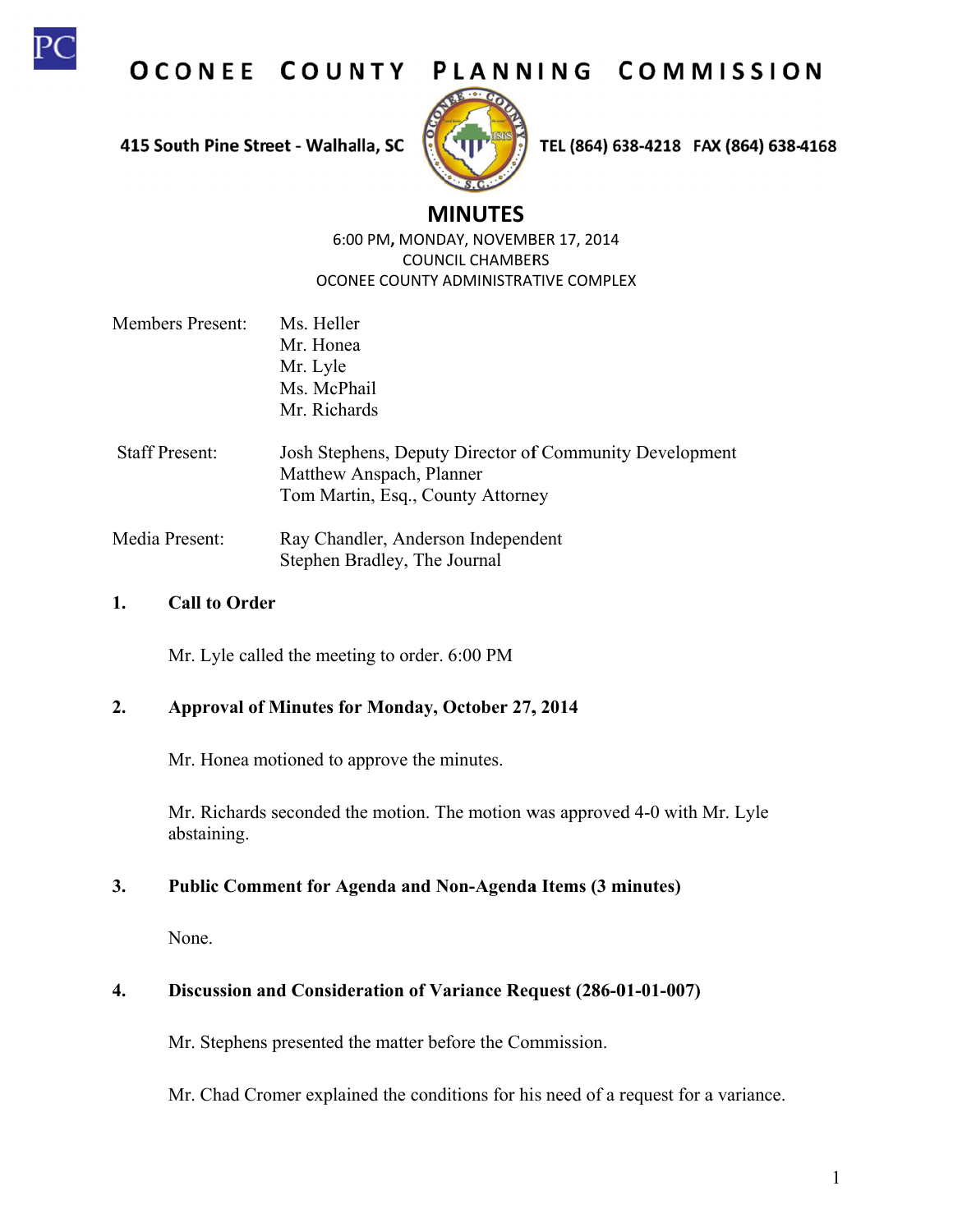Mr. Honea motioned to approve the variance of a total of 10' into the rear setback of the property and 5' total into the side setback of the property, based on the following criteria:

**a. Based on the evidence presented to the Commission, there are extraordinary and exceptional conditions pertaining to the particular piece of property.** 

**b. Based on the evidence presented to the Commission, these conditions do not generally apply to other property in the vicinity.** 

**c. Based on the evidence presented to the Commission, and because of these conditions, the application of the ordinance to the particular piece of property would effectively prohibit or unreasonably restrict the utilization of the property.** 

**d. Based on the evidence presented to the Commission, the authorization of a variance will not be of substantial detriment to adjacent property or to the public good, and the character of the district will not be harmed by the granting of the variance.** 

Ms. Heller seconded the motion. The motion passed unanimously.

#### **5. Discussion and Consideration of Variance Request (056-03-01-009)**

Mr. Anspach presented the matter before the Commission.

Mr. Lee Wiseley commented on his reasoning for requesting a variance.

Ms. Joanne Reddick discussed her position against the granting of a variance.

Mr. Hugh Reddick discussed his position against the granting of a variance.

Mr. Richard Harper discussed his position in support of granting a variance.

Mr. Paul Albert discussed his position against the granting of a variance.

Ms. Heller motioned to deny the variance based on the following criteria:

#### **a. Based on the evidence presented to the Commission, there are not extraordinary and exceptional conditions pertaining to the particular piece of property.**

**b. Based on the evidence presented to the Commission, these conditions do generally apply to other property in the vicinity.** 

**c. Based on the evidence presented to the Commission, and because of these conditions, the application of the ordinance to the particular piece of property would not effectively prohibit or unreasonably restrict the utilization of the property.**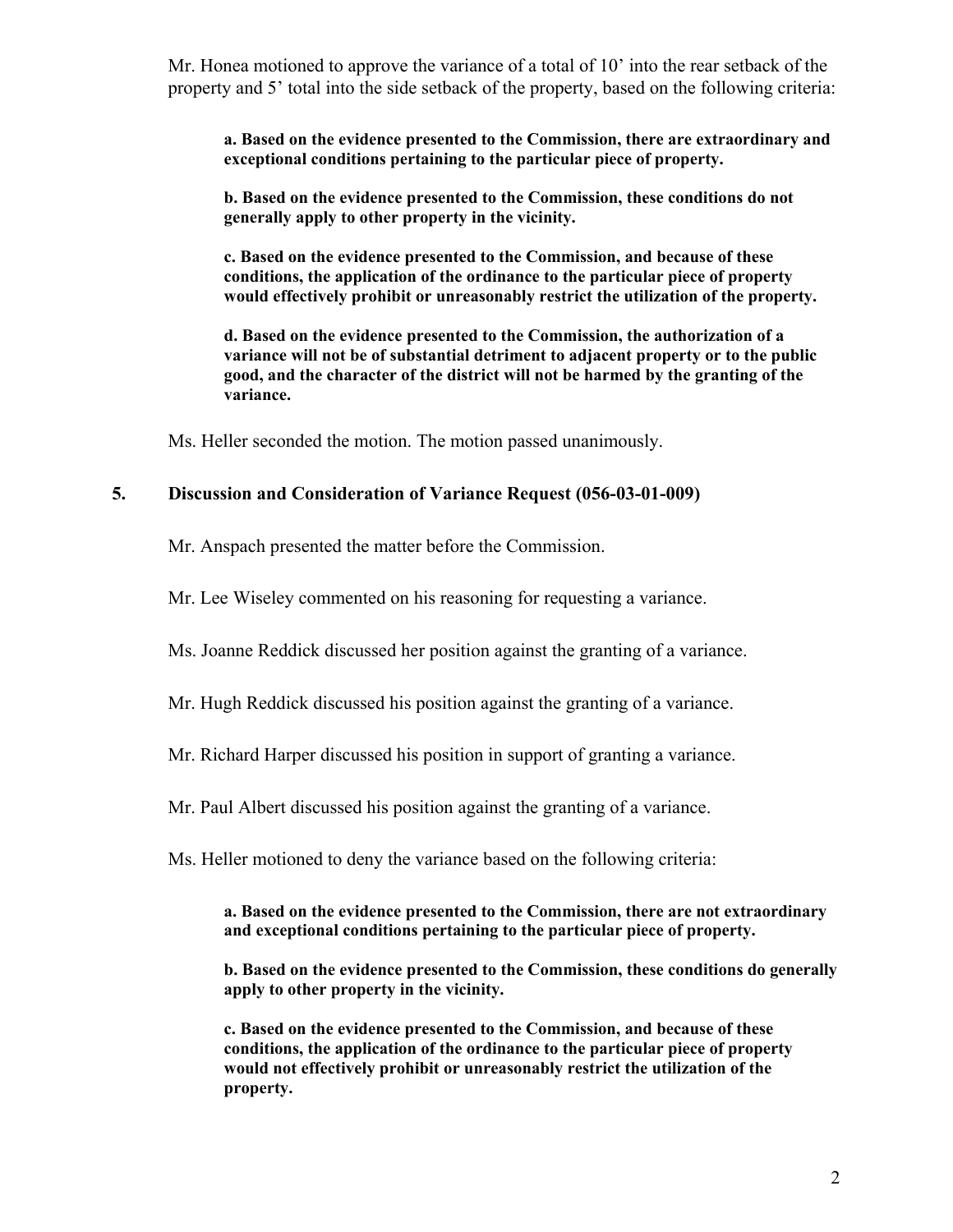**d. Based on the evidence presented to the Commission, the authorization of a variance will be of substantial detriment to adjacent property or to the public good, and the character of the district will not be harmed by the granting of the variance.** 

Mr. McPhail seconded the motion. The motion passed 4-1 with Mr. Richards dissenting.

### **6. Discussion and Consideration of the Capital Improvement Program List**

Mr. Stephens presented the Commission with the most recent Capital Improvement Program list.

Mr. Honea suggested the Commission consider adding appropriate projects from Capital Project Sales Tax list to the Capital Improvement Program list.

The Commission discussed the various projects on the Capital Improvement Program.

Ms. Heller suggested the Commission wait until after the Capital Project Committee (CPAC) meets again. She then motioned to table the consideration and recommendation of the list until after CPAC's next meeting.

Mr. Richards seconded the motion. The motion passed 3-2 with Mr. Lyle and Mr. Honea dissenting.

### **7. Discussion and Consideration of Ordinance 2014-28 Industrial Height Provisions**

Mr. Stephens discussed the Industrial Height Provision Ordinance under consideration.

Ms. Heller mentioned she would like for the ordinance to stipulate the new height rule to be designated only for areas that are zoned industrial.

Mr. Martin clarified that even if the property is not zoned, it would have to be County owned. He added that in order for a property owned by the County to be certified industrial, a major attraction for industry, they are required to be zoned industrial. He acknowledged that if the Commission wished to recommend the language Ms. Heller mentioned, that was their purview.

Mr. Richards motioned to recommend that County Council approve Ordinance 2014-28 as proposed.

Mr. Honea seconded the motion. The motion passed unanimously.

### **8. Recommendation for At-Large Planning Commission Seat**

Mr. Stephens presented the protocol for the at-large nomination in consideration. He explained that the purpose of the item was for the Commission to simply forward the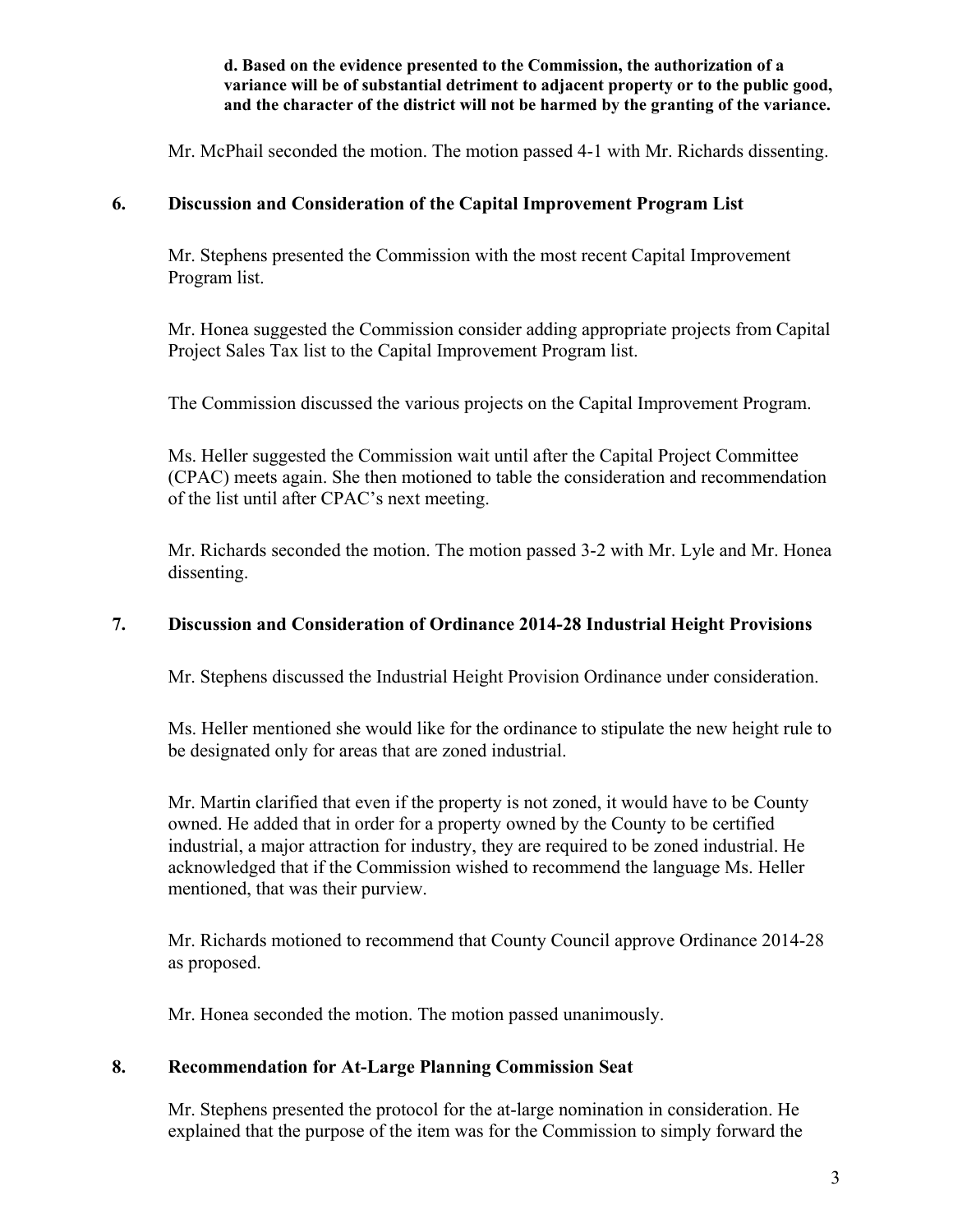nomination presented from the Soil and Water Conservation District to County Council for consideration.

Mr. Richards mentioned that he would like to recommend someone to the at-large seat up for consideration.

Mr. Honea informed Mr. Richards that it was not the correct time for the Planning Commission to nominate candidates.

Mr. Stephens also commented that anyone who wished to serve on a Board, Committee or Commission, per procedure, could fill out a questionnaire and turn it in to the Clerk to Council for review and consideration by County Council.

Ms. Heller motioned to forward the recommendation from SWCD for Ms. McPhail to maintain a seat as an at-large member on the Planning Commission on to County Council.

Mr. Honea seconded the motion. The motion passed unanimously.

Mr. Richards made a motion to nominate Richard Marcengill on to County Council as a potential candidate for the at-large Planning Commission seat in consideration.

The motion died for lack of a second.

### **9. Old Business**

Mr. Stephens gave an update on the idea of an Agricultural Advisory Committee, which received a motion for recommendation at the previous meeting. He added that after talking with administration that the Planning Commission should consider guidance on creating a subcommittee of the Planning Commission, commissioned as an Agricultural Advisory Committee.

After discussion between Commission members, Mr. Stephens was tasked with adding research of the creation of an Agricultural Advisory Subcommittee to the next meeting's agenda.

### **10. New Business**

Mr. Stephens presented staffs desire to assist the Commission with taking advantage of opportunities for first-hand experiences regarding planning and development issues; in the form of site visits and meetings with constituents. He informed the Commission of an upcoming trip available regarding food systems planning.

Mr. Honea requested staff clarify setbacks, particularly by combining setbacks in the development standards, found in Chapter 32 of the Code of Ordinances, to the Control Free District description, found in Chapter 38 of the Code of Ordinances.

Mr. Honea motioned for staff to draft a more user friendly reference for setbacks, particularly with the Control Free District in relation to the other County districts.